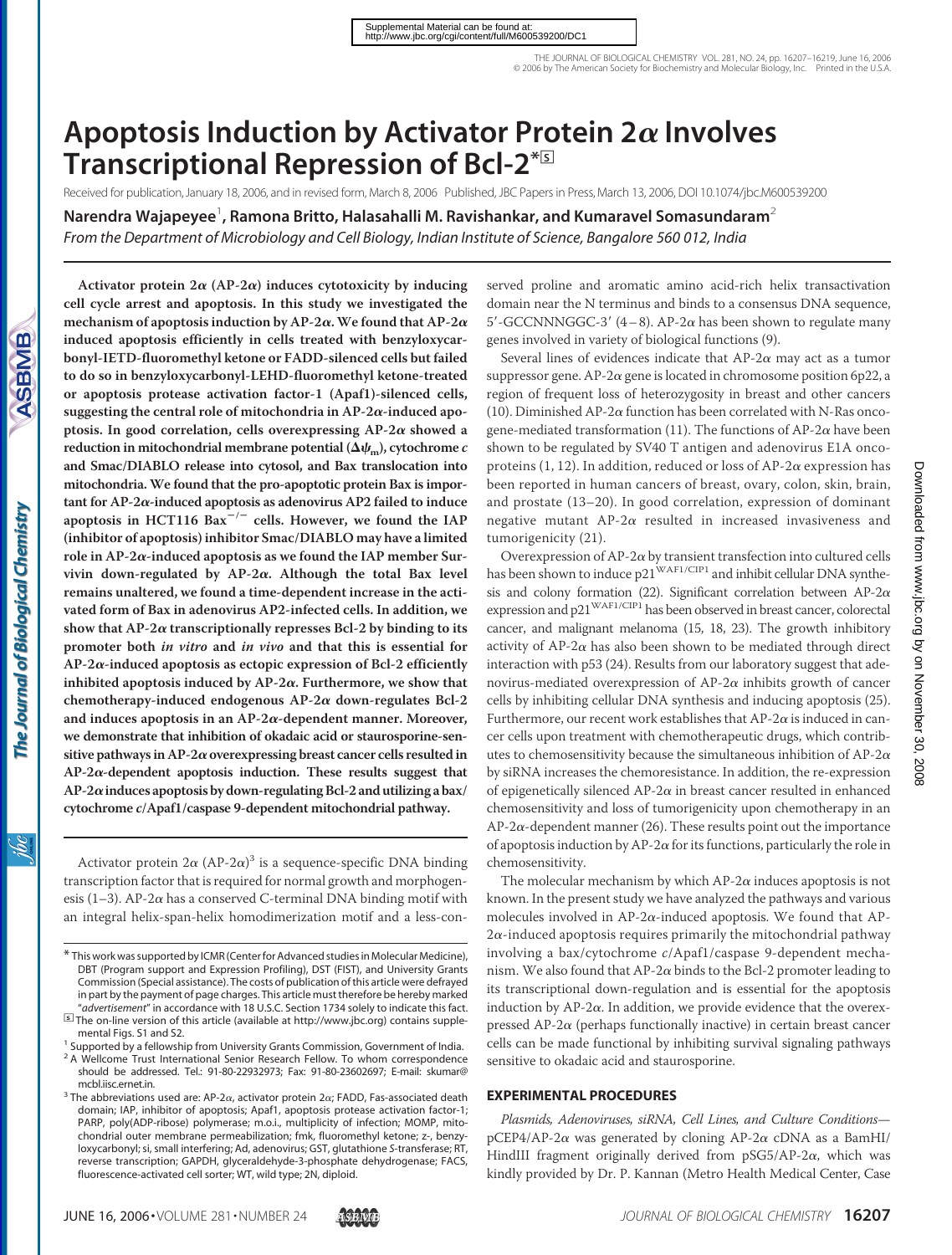Western Reserve University). pD5neo-bcl-2 was obtained from Dr. S. Pervaz Hussain, NIH, through Dr. Apurva Sarin, National Center for Biological Sciences, Bangalore. Human cancer cell lines SW480, HCT116WT, and H460 were described previously (25, 27). HCT116  $Bax^{-/-}$  cells were kindly provided by Dr. Bert Vogelstein (Johns Hopkins University) (28). Ad-LacZ and Ad-AP2 lack both E1A and E1B but carry  $\beta$ -galactosidase and  $AP-2\alpha$ , respectively (25). FADD and Smac/DIABLO-specific siRNA were obtained from Dharmacon as si*GENOME*TM *SMART*pool reagent, which contains a pool of four different double-stranded RNA oligonucleotides (siRNA) directed against the particular gene. Apaf1 siRNA is described previously (29) and was also bought from Dharmacon as a duplex. Lamin siRNA was purchased as si*GLO* Lamin A/C siRNA (human/mouse/rat) from Dharmacon. The cells were transfected using Oligofectamine (Invitrogen) at a 100 nm concentration of siRNA. Bcl-2 promoter construct, Bcl-2prom (1.9 kilobases)-Luc,  $(-1291$  to  $+610)$  was a kind gift of Dr. Fritz Aberger, University of Salzburg, Salzburg, Austria (30). GST-AP-2 $\alpha$  DNA binding domain was constructed by cloning the region of AP-2 $\alpha$  between amino acids 165 and 437 into TA cloning vector from which it was released as BamHI and then fused in-frame with GST in pGEX-5X-1.

*Immunoprecipitation, Western Blot Analysis, Bromodeoxyuridine Incorporation Assay, and Cell Cycle Analysis*—Conformationally changed Bax is immunoprecipitated using Bax conformation-specific antibody (6A7; Sigma) as described previously (31). Western blot analysis was performed as described previously (25) with mouse anti-human PARP monoclonal (Ab-2; Oncogene), rabbit anti-human AP-2 polyclonal (sc-184; Santa Cruz), goat anti-human actin polyclonal (sc-1616, Santa Cruz; Ab-1, Oncogene) antibodies, β-actin (AC-15, Sigma), NADHubiquinone oxidoreductase (Complex I, 20C11; Molecular Probes), mouse anti-human Caspase 8 (Ab-3; Oncogene), rabbit anti-human caspase 9 (Ab-2; Oncogene), mouse anti-human caspase 3 (9662; Cell Signaling), Bax (N-20; Santa Cruz), Smac/DIABLO (PC547; Oncogene), and cytochrome *c* (sc-13560; Santa Cruz). Bromodeoxyuridine incorporation and cell cycle analysis were done as described previously (25).

*RNA Isolation, Semiquantitative RT-PCR, and Quantitative Real-time RT-PCR*—Total RNA was extracted from tissue culture cells by TRIzol method (Invitrogen) according to the manufacturer's instructions. The RNA samples were quantified using a spectrophotometer and visualized on a Tris borate-EDTA gel for quality assurance. RT-PCR was carried out using a two-step strategy (32); cDNA was generated using reverse transcription kit (Promega) in the first step and then using gene-specific primer sets, and PCR was carried out with cDNA as templates. Glyceraldehyde-3-phosphate dehydrogenase (GAPDH) is used for internal normalization. The sequences of the sense (S) and antisense (AS) primers used for RT-PCR are: GAPDH (S, 5'-TTGTCAAGCTCATTTC-CTGG-3', and AS, 5'-TGATGGTACATGACAAGGTGC-3'); AP-2 $\alpha$  (S, 5'-GCATCCAGAGCTGCTTGACC-3', and AS, 5'-GAGCCTCACTT-TCTGTGCTTCTC-3'); lamin A/C (NM\_170708 (S, 5'-ACTCATCCCA-GACAGAGGGTG-3, AS, 5-ATTGGACTTGTTGCGCAGC-3); Apaf1 (S, 5'-TCACGTTCAAAGGTGGCTGAT-3', AS, 5'-CGTCT-TATATGGTCAACTGCAAGG-3'); FADD (S, 5'-TCAAGCTGCG-TTTATTAATGCC-3, AS, GACACGGTTCCAACTTTCCAAC-3); Smac/DIABLO (S, GCGCGGATCCATGGCGGCTCTGAAGAGTTG, AS, AGCTCTCTAGACTCAGGCCCTCAATCCTCA-3).

For PCR, template was melted at 95 °C for 5 min followed by amplification for 25 cycles at 95 °C, melting for 30 s at 58 °C, annealing for 1 min, a 72 °C extension for 1 min, and a final extension for 10 min. The quantitative real time RT-PCR was carried essentially as described before (32). Sequences for PCR primers for AP-2 $\alpha$  and GAPDH are given above. Sequences of PCR primers for Survivin and Bcl-2 are the following: Survivin (S, 5'-CAGATTTGAATCGCGGGACCC-3', AS, 5-CCAAGTCTGGCTCGTTCTCAG-3); Bcl-2 (S, 5-CCTGTGGAT-GACTGAGTACC-3', and AS, 5'-GAGACAGCCAGGAGAAATCA-3').

*MTT Assay and Stable Colony Suppression Assay*—MTT assay was carried out as described previously (25). For colony suppression assay, the cells were transfected with pCEP4 and pCEP4/AP-2 $\alpha$  plasmids and selected on hygromycin (250  $\mu$ g/ml).

*Mitochondrial Membrane Potential*  $(\Delta \psi_m)$ —Alteration in mitochondrial membrane potential ( $\Delta\psi_m$ ) were analyzed by flow cytometry using the  $\Delta\psi_{\rm m}$ -sensitive dye JC-1 (5,5',6,6' tetrachloro-1,1'3,3' tetraethylbenzimidazolcarbocyanine iodide; Calbiochem) (33). Briefly, cells were harvested, washed once in phosphate-buffered saline (PBS), resuspended in  $1\times$  PBS, and incubated with 1  $\mu$ M JC-1 at 37 °C for 10 min. Stained cells were then washed once in phosphate-buffered saline and analyzed by flow cytometry. JC-1 monomers emit at 527 nm (FL-1 channel), and "J-aggregates" emit at 590 nm (FL-2 channel). Valinomycin-treated cells were used for compensation (FL-1-FL-2), and a cytofluorometric profile from these cells defines the 590-nm cutoff for untreated *versus* treated cells.

*Generation of Bcl-2 Stable Cell Lines*—SW480 cells were transfected with Bcl-2 plasmid (pD5neo-bcl-2) and selected for G418 resistance (800  $\mu$ g/ml). Medium was changed periodically every third day. Resistant colonies were cloned and screened for Bcl-2 expression by Western blot analysis. Positive clones were checked for clonal purity and used for further experiments.

*Preparation of Mitochondrial and Cytosolic Fractions*—Cells were lysed in buffer (250 mM sucrose, 20 mM HEPES, 10 mM KCl, 1.5 mM MgCl<sub>2</sub>, 1 mM EDTA, 1 mM EGTA, 1 mM dithiothreitol, 1 mM phenylmethylsulfonyl fluoride, and a mixture of protease inhibitors, which contained antipain, leupeptin, pepstatin A, and chymostatin). Lysis buffer was added and incubated for 30 min on ice. In addition the cells were homogenized by 30 strokes in a 22-guage needle. Homogenates were centrifuged at 750  $\times$  g for 10 min at 4 °C. Supernatants were centrifuged at 10,000  $\times$  g for 15 min at 4 °C to collect the mitochondrial pellets. The supernatant after mitochondrial pelleting was used as a cytosolic fraction.

*Luciferase Assay*—Transfections were carried out either by using Escort III (Sigma) as per the manufacturer's recommendations. In all transfections  $1 \mu$ g of pCMV-LacZ DNA was added to normalize the transfection efficiency variation between samples. Luciferase and  $\beta$ -galactosidase assays were performed as described previously (22).

*Electrophoretic Mobility Shift Assay*—The DNA binding domain of AP-2 $\alpha$  (165–437) is purified as GST-AP-2 $\alpha$  fusion protein and used for electrophoretic mobility shift assay. Double-stranded probes were endlabeled by the T4 polynucleotide kinase using  $[\gamma^{-32}P]$ ATP. 20,000 cpm of <sup>32</sup>P-labeled probe and 1  $\mu$ g/reaction of poly(dI-dC) was added in a  $20$ - $\mu$ l reaction volume (containing 10 mM Tris-HCl, pH 7.9, 60 mM KCl, 4 mm  $MgCl<sub>2</sub>$  0.1 mm EDTA, 50  $\mu$ g/ml bovine serum albumin, 0.2% Nonidet P-40, and the competing oligonucleotides) for 30 min on ice. Samples were loaded onto  $0.5 \times$  Tris borate-EDTA, 5% acrylamide gel and electrophoresed at 4 °C. The following oligonucleotides and their complements were synthesized and annealed: Bcl-2wt, 5-CTAATTTT-TACTCCCTCTCCCCCCGACTCCTGA-3'; Bcl-2m, 5'-CTAATTTT-TACTCCTATTCCCAAAGACTCCTGA-3; SV40-AP2wt, 5-GATC-CAAAGTCCCCAGGCTCCCCAG-3; SV40-AP2m, 5-GATCCAAAG-TCTCCGAATTCTCGAG-3'.

*Chromatin Immunoprecipitation Assay*—Chromatin immunoprecipitations were performed as described previously (34). Briefly, subconfluent SW480 cells that were infected with Ad-AP2 for 24 h were treated with formaldehyde at a final concentration of 1% for 7 min at

**ASBMB** 

The Journal of Biological Chemistry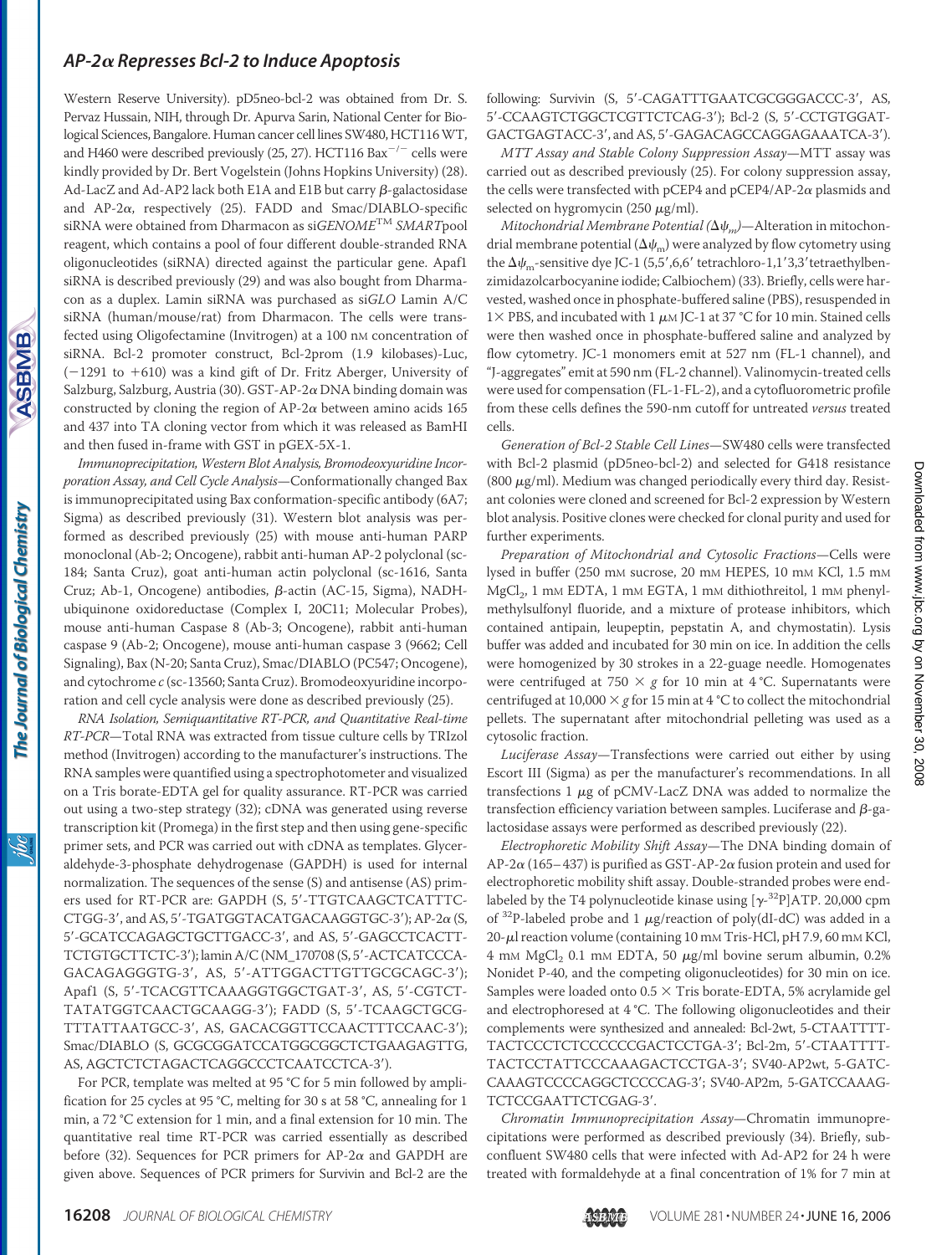room temperature. Chemical cross-linking was terminated by the addition of glycine to a final concentration of 0.125 M followed by additional incubation for 5 min. After a wash with cold phosphate-buffered saline, cells were suspended in lysis buffer (50 mm Tris-HCl, pH 8.0, 10 mm EDTA,  $1\%$  SDS, and  $10 \mu g/ml$  antipain, leupeptin, pepstatin A, and chymostatin and kept at 4 °C for 10 min. The chromatin was then sonicated as described (34) so that the total DNA is sheared to 200–1000 bases in length. After centrifugation, the supernatant was diluted 10-fold with dilution buffer (16.7 mM Tris-HCl, pH 8.1, 167 mM NaCl, 0.01% SDS, 1.1% Triton X-100, 1.2 mM EDTA, and 10  $\mu$ g/ml antipain, leupeptin, pepstatin A, and chymostatin). Diluted chromatin was precleared with protein A-agarose beads saturated with bovine serum albumin (1 mg/ml) and salmon sperm DNA (500  $\mu$ g/ml) and then incubated overnight at 4 °C using anti-AP-2 (C-18, Santa Cruz) or anti-mouse lamin B (Oncogene) and immunoprecipitated with protein A-agarose beads. The beads were extensively washed, and then chromatin was eluted from beads by incubation in elution buffer (0.1  $\text{M}$  NaHCO<sub>3</sub>, 1% SDS) for 2 h. Cross-links were then reversed by overnight incubation at 65 °C in elution buffer containing 300 mm NaCl and 30  $\mu$ g of RNase A/ml. A 20% equivalent amount of diluted chromatin was similarly processed without immunoprecipitation and noted as "input" afterward. DNA samples were then purified by phenol-chloroform extraction and ethanol precipitation and further analyzed by PCR for the region of interest. The primers used to amplify a 173-bp fragment spanning  $-129$  to  $+44$  of Bcl-2 promoter are as follows: upstream primer, 5-CGGTTGGGATTCCTGCGGATT-3', and downstream primer, 5-AATTGCATAAGGCAACGATCCC-3'.

#### **RESULTS**

*AP-2 Induces Apoptosis through an Intrinsic Pathway*—AP-2 overexpression is highly cytotoxic to cancer cells as it inhibits cellular DNA synthesis leading to  $G_1$  cell cycle arrest and induces apoptosis. To study the relative role of intrinsic *versus* extrinsic pathway in  $AP-2\alpha$ -induced apoptosis, we examined the cells infected with  $AP-2\alpha$  adenovirus (Ad-AP2) for activated forms of major effector caspases and their importance. In all our experiments where recombinant adenoviruses were used, a control adenovirus expressing  $\beta$ -galactosidase (Ad-LacZ) was also used. Infection of H460 human lung carcinoma cells with Ad-AP2 resulted in efficient induction of apoptosis as seen by the appearance of cells with less than a 2N amount of DNA, representing apoptotic cells, by 48 h of virus infection (Fig. 1*A*) and efficient PARP cleavage in a time-dependent fashion (Fig.  $1B$ ). AP-2 $\alpha$  overexpression activated caspase 3, 8, and 9 as seen by the appearance of cleaved forms of these caspases in Ad-AP2- but not in Ad-LacZ-infected cells (Fig. 1*C*). In good correlation, AP-2 $\alpha$ -induced caspase activation also coincided with PARP cleavage (Fig. 1*C*). We also found that caspase activation is essential for AP-2 $\alpha$ -induced apoptosis as the pan caspase inhibitor, z-VADfmk, inhibited apoptotic cell death in Ad-AP2-infected cells (Fig. 2*A*). In addition, z-VAD-fmk treatment completely reversed the suppression of colony formation by AP-2 $\alpha$  (Fig. 2*B*; compare  $pCEP4/AP-2\alpha + z-VAD$ *fmk* with  $pCEP4/AP-2\alpha$ ).

Because both caspases 8 and 9 were activated in Ad-AP2-infected cells, we next determined the relative roles of the extrinsic (caspase 8-mediated) and intrinsic (caspase 9-mediated) pathways in AP-2 $\alpha$ induced apoptosis. To address this point, we used caspase 8- and 9-specific inhibitors as well as an siRNA approach. The caspase 9-specific inhibitor (z-LEHD-fmk), but not caspase 8-specific inhibitor (z-IETDfmk), efficiently inhibited AP-2 $\alpha$ -induced apoptosis as seen by the reduced percentage of cells with less than a 2N content of DNA (Fig. 2A). In good correlation, colony suppression by  $AP-2\alpha$  is completely reversed by z-LEHD-fmk but not by z-IETD-fmk (Fig. 2*B*). These results

#### *AP-2 Represses Bcl-2 to Induce Apoptosis*

suggest the primary utilization of caspase 9, but not caspase 8, by AP-2 $\alpha$ to induce apoptosis. To confirm this fact, we analyzed the role of FADD (the adapter protein, which acts upstream of caspase 8) and Apaf1 (which normally complexes with cytochrome *c* and caspase 9 to form an active apoptosome complex) in  $AP-2\alpha$ -induced apoptosis. We found that AP-2 $\alpha$  is able to induce apoptosis efficiently in cells where the expression of FADD is silenced by siRNA (see supplemental Fig. S1). On the other hand, AP-2 $\alpha$  failed to induce apoptosis in Apaf1-silenced cells (see below). Transfection of Apaf1-specific siRNA reduced the levels of Apaf1 transcript but not lamin transcript (Fig. 2*C*, *lane 3*) and Apaf1 protein (Fig. 2*D*, compare *lane 4* with *lane 3*). Similarly, lamin siRNA reduced the lamin but not Apaf1 transcript (Fig. 2*C*, *lane 2*) and Apaf1 protein (Fig. 2*D*, *lane 3*). Neither siRNA inhibited the level of GAPDH transcript (Fig. 2*C*) and actin protein (Fig. 2*D*). Although Ad-AP2 induced apoptosis in the cells transfected with lamin-specific siRNA efficiently, it failed to do so in the cells transfected with Apaf1-specific siRNA (Fig. 2*E*). The percentage of apoptotic cells in Ad-AP2 virusinfected cells was reduced from 49.48% in the lamin siRNA-transfected group to 6.23% apoptotic cells in the AP-2 $\alpha$  siRNA-transfected group at 72 h after virus infection. These results suggest that caspase 8-mediated extrinsic pathway is dispensable, whereas caspase 9-dependent intrinsic pathway is required in  $AP-2\alpha$ -induced apoptosis.

*Essential Role of Mitochondria in AP-2-induced Apoptosis*—To understand better the importance of the intrinsic pathway of apoptosis, we investigated the role of mitochondria in AP-2 $\alpha$ -induced apoptosis by measuring mitochondrial membrane potential ( $\Delta \psi_{\text{m}}$ ) as a measure of mitochondrial outer membrane permeabilization (MOMP) by using the potentiometric dye JC-1 (33) in Ad-AP2-infected cells. JC1 is a fluorescent cationic dye that aggregates in mitochondria in healthy cells and fluoresces red, whereas in apoptotic cells, wherein the mitochondrial membrane potential is reduced, it is diffused throughout the cells and assumes a monomeric form that fluoresces green. Because Ad-AP2 expresses green fluorescent protein also, which would interfere with JC1-based measurement of mitochondrial membrane potential, we decided to overexpress AP-2 $\alpha$  in the tetracycline-based (Tet-off) conditional expression system. AP-2 $\alpha$  expressed from the tetracycline-responsive promoter in stable SW480 cell clones was induced by infecting them with an adenovirus expressing tetracycline responsive transcriptional activator (Ad-tTA) in the absence of tetracycline (26). Overexpression of AP-2 $\alpha$  in SW480 cells resulted in 2.5-fold reduction in  $\Delta\psi_m$ in comparison to control cells (Fig. 3*A*, compare *bar 4* with *bar 3*). As expected, treatment of SW80 cells with valinomycin, which was used as a positive control because it induces apoptosis by disrupting  $\Delta \psi_{\rm m}$ , resulted in 2.5-fold reduction in  $\Delta \psi_m$  (Fig. 3*A* compare *bar 2* with *bar 1*).

MOMP results in release of soluble mitochondrial intramembrane proteins such as cytochrome *c* and the IAP antagonist Smac/DIABLO (35, 36). To monitor the release of mitochondrial proteins into cytosol in  $AP-2\alpha$  overexpressing cells, we separated cytosolic and mitochondrial extracts from Ad-LacZ- and Ad-AP2-infected cells by biochemical fractionation and monitored the release of cytochrome *c* and Smac/ DIABLO into cytosol. AP- $2\alpha$  overexpression resulted in release of cytochrome *c* and Smac/DIABLO into cytoplasm (Fig. 3*B*) as against control cells infected with Ad-LacZ. The quality of fractionation was verified by monitoring the specific subcellular markers ( $\beta$ -actin as a cytoplasm-specific marker and oxidative complex 1 protein as a mitochondria-specific marker).

Next we sought to find out the importance of cytochrome *c* and Smac/ DIABLO release into cytosol for  $AP-2\alpha$ -induced apoptosis. Because our results (see above) suggest that Apaf1 and caspase 9, which requires complex formation with cytosolic cytochrome *c* for their function, are essen-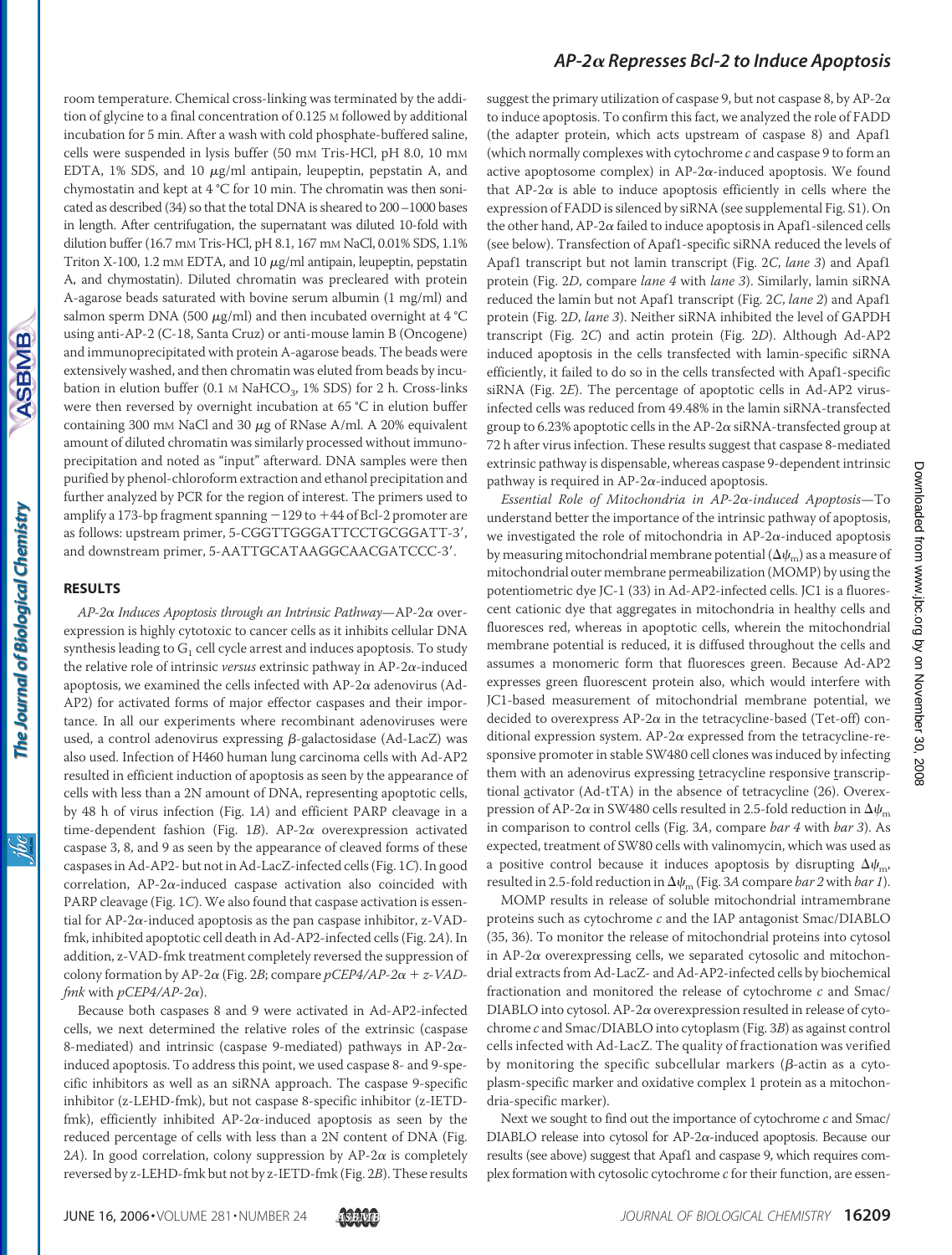

FIGURE 1.**AP-2overexpression is cytotoxic by inducing apoptosis.** *A*, H460 cells infected with either Ad-LacZ or Ad-AP2 virus at a 20 m.o.i. At the indicated time points, cells were harvested and subjected to double color flow analysis as described under "Experimental Procedures." The percentage of cells in the various phases ofthe cell cycle was calculated and is shown below. A indicates the percentage of cells containing less than a 2N amount of DNA (apoptotic cells), S indicates the cells undergoing DNA synthesis (S phase), G, indicates<br>cells containing a 2N amount of DNA, and Ad-LacZ or Ad-AP2 virus at a 20 m.o.i. At the indicated time point, cells were harvested and subjected to Western blot analysis for AP-2α, PARP, caspase 8, caspase 9, caspase 3, and actin proteins.

The Journal of Biological Chemistry

**ASBMB**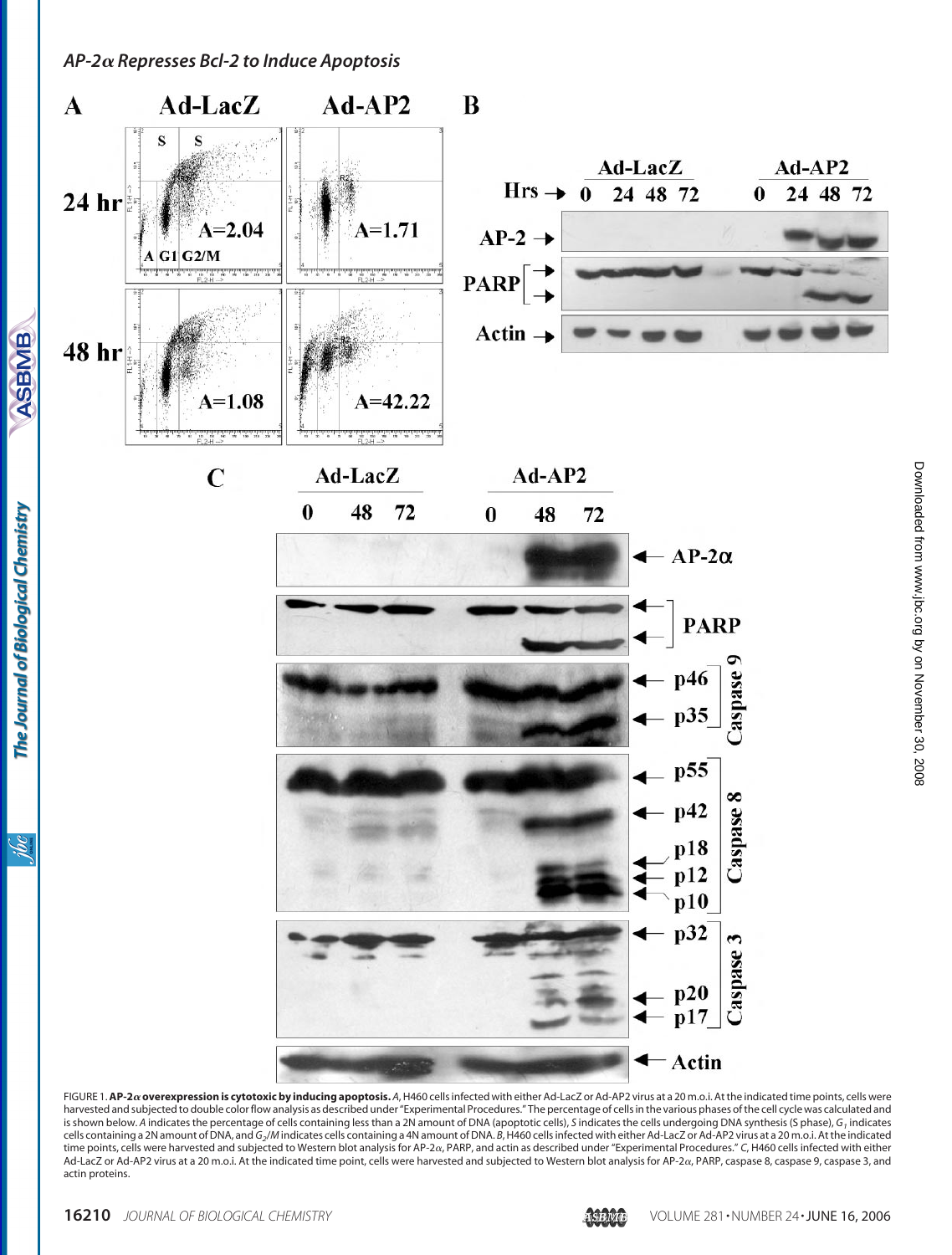

FIGURE 2. AP-2a induces apoptosis through caspase 9-dependent mitochondrial pathway. A, H460 cells were either infected with either Ad-LacZ or Ad-AP2 at a 20 m.o.i. in the absence or presence of various inhibitors as indicated. Cells were harvested at the indicated time points and subjected for FACS analysis. Apoptotic population measured as cells with less than 2N DNA content has been quantitated and presented in the table. *B*, SW480 cells were either transfected with pCEP4 or pCEP4/AP2. After 48 h of transfection, cells were either left untreated or treated with z-VAD-fmk (25 µM), z-LEHD-fmk (40 µM), or z-IETD-fmk (40 µM), and all the transfected samples were selected for hygromycin resistance. Medium was removed every 4th day and replenished with respective inhibitors and hygromycin (250  $\mu$ g/ml). After the appearance of visible colonies, the plates were then stained with Coomassie Blue (CBB R-250) and shown. *C*, SW480 cells were mock-transfected or transfected with lamin or Apaf1 siRNA. After 4 days of siRNA transfection, total RNA was prepared and subjected to RT-PCR analysis for Apaf1, lamin, and GAPDH transcripts. *D*, SW480 cells were not transfected (*Control*) or were mock-transfected or transfected with lamin or Apaf1 siRNA. After 4 days of siRNA transfection, total cell lysate was prepared and subjected to Western blot analysis for Apaf1 and Actin proteins. *E*, SW480 cells were transfected with lamin or Apaf1 siRNA. After 48 h of transfection, the cells were infected with Ad-LacZ or Ad-AP2 at a 20 m.o.i. Cells were harvested at the indicated time points post-infection and subjected to FACS analysis. Apoptotic population measured as cells with less than a 2N content of DNA is quantitated and shown at the *right*.

**ASBMB** 

The Journal of Biological Chemistry

<u>Sgi</u>

1.39

6.23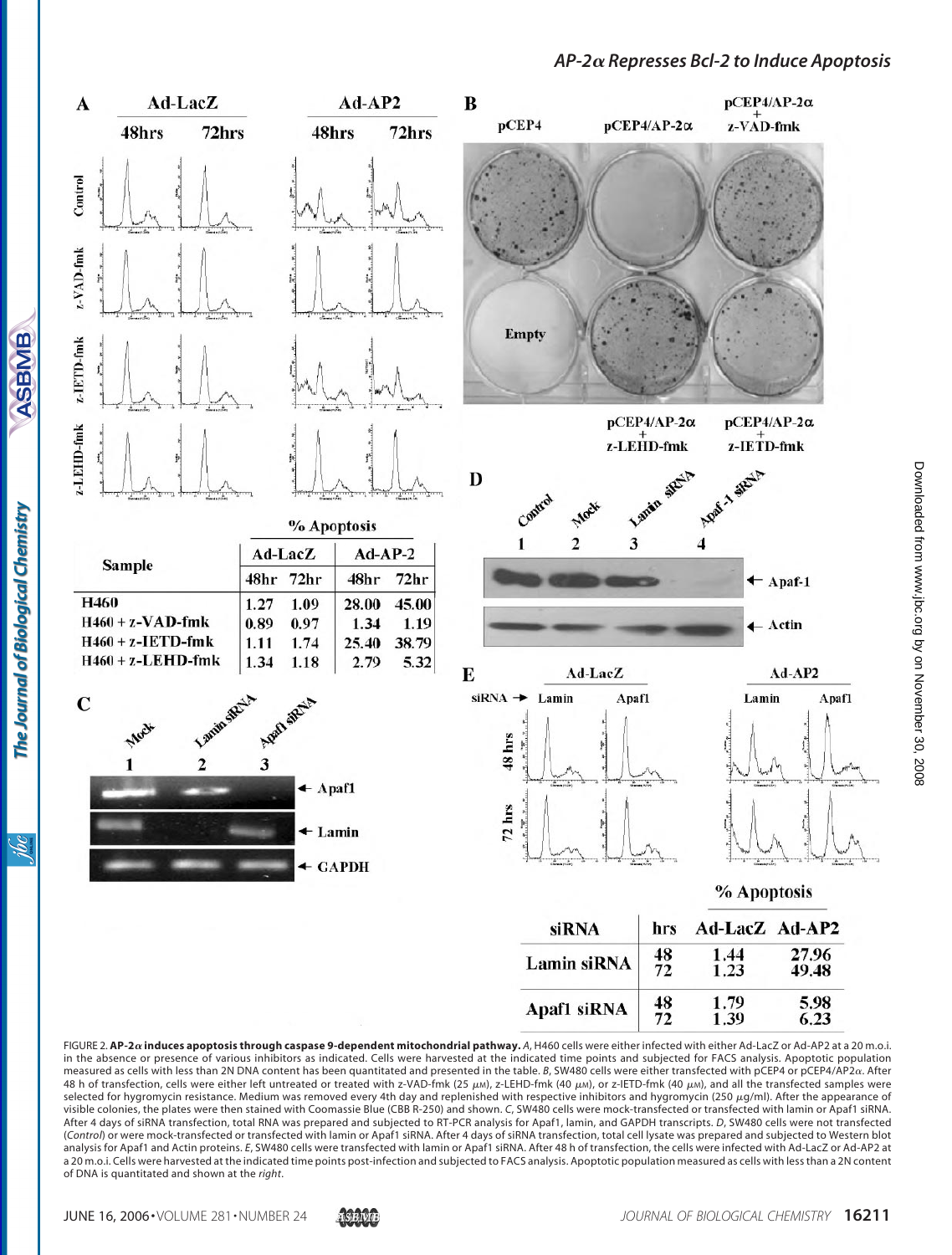

FIGURE 3. Role of mitochondria and Bax in AP-2 $\alpha$ -induced apoptosis. A, mitochondrial membrane potential is measured using potentiometric dye JC-1. Valinomycin, a mitochondrial membrane potential uncoupler, is used as a positive control. Tetracycline-inducible clones (Tet-off) were grown in the presence (uninduced) or absence (induced) of tetracycline (1  $\mu$ g/ml) as described before (26). After 48 h of AP-2 $\alpha$  induction, cells were harvested and subjected to flow cytometry analysis as described in under "Experimental Procedures." *B*, mitochondrial and cytosolic fractions of Ad-LacZ- or Ad-AP2-infected cells were isolated at the indicated time points and subjected to Western blot analysis for cytochrome c (Cyt c), Smac/DIABLO, Bax, and *ß*-actin, NADH-ubiquinone oxidoreductase (Oxidative Complex I). C, Western blot analysis of HCT116 WT and HCT116 Bax<sup>-/-</sup> for the Bax and actin proteins. D, HCT116 WT or HCT116 Bax<sup>-/-</sup> cells were infected with Ad-LacZ or Ad-AP2 at a 20 m.o.i. Cells were harvested at the indicated time points and subjected to Western blot analysis for AP-2α, PARP, and actin. *E*, HCT116 WT and HCT116 Bax<sup>-/-</sup> cells were either left uninfected or infected with either Ad-LacZ or Ad-AP2 at a 20 m.o.i. Cells were harvested at the indicated time points and subjected for FACS analysis. The apoptotic population (*A*) was quantitated and shown. *F*, HCT116 WT cells infected with either Ad-LacZ or Ad-AP2 at a 20 m.o.i. Cells were harvested at the indicated time points and subjected to immunoprecipitation for Bax protein using conformation-specific antibody 6A7, which recognizes only conformationally changed active Bax (*Con.Bax*). Immunoprecipitated Bax was detected by Western blotting using polyclonal antibody for Bax. Total protein lysate of the same samples prepared at different time points was subjected to Western blot analysis to see the AP-2a, Bax, and actin expression.

tial for AP-2 $\alpha$ -induced apoptosis, we conclude that cytochrome  $c$ release is essential for AP-2 $\alpha$ -induced apoptosis. However, we found that the IAP inhibitor Smac/DIABLO may have a very limited role in  $AP-2\alpha$ -induced apoptosis (see below). The apoptosis induction by  $AP-2\alpha$  in cells where Smac/DIABLO is silenced by siRNA was reduced by 33-45% (see supplemental Fig. S2). In addition, we found that AP-2 $\alpha$ down-regulated the expression of IAP protein Survivin, thus making

Smac/DIABLO dispensable for AP-2 $\alpha$ -induced apoptosis (see supplemental Fig. S2). Thus, these results suggest that mitochondria play a major role in AP-2 $\alpha$ -induced apoptosis.

*Role of Bax in Apoptosis Induction by AP-2*—Because MOMP is mainly mediated and controlled by Bcl-2 family members (36), we then analyzed the role of pro-apoptotic Bcl-2 family member Bax. First we determined whether AP-2 $\alpha$ -induced MOMP is accompanied by Bax relo-

The Journal of Biological Chemistry

<u>is</u>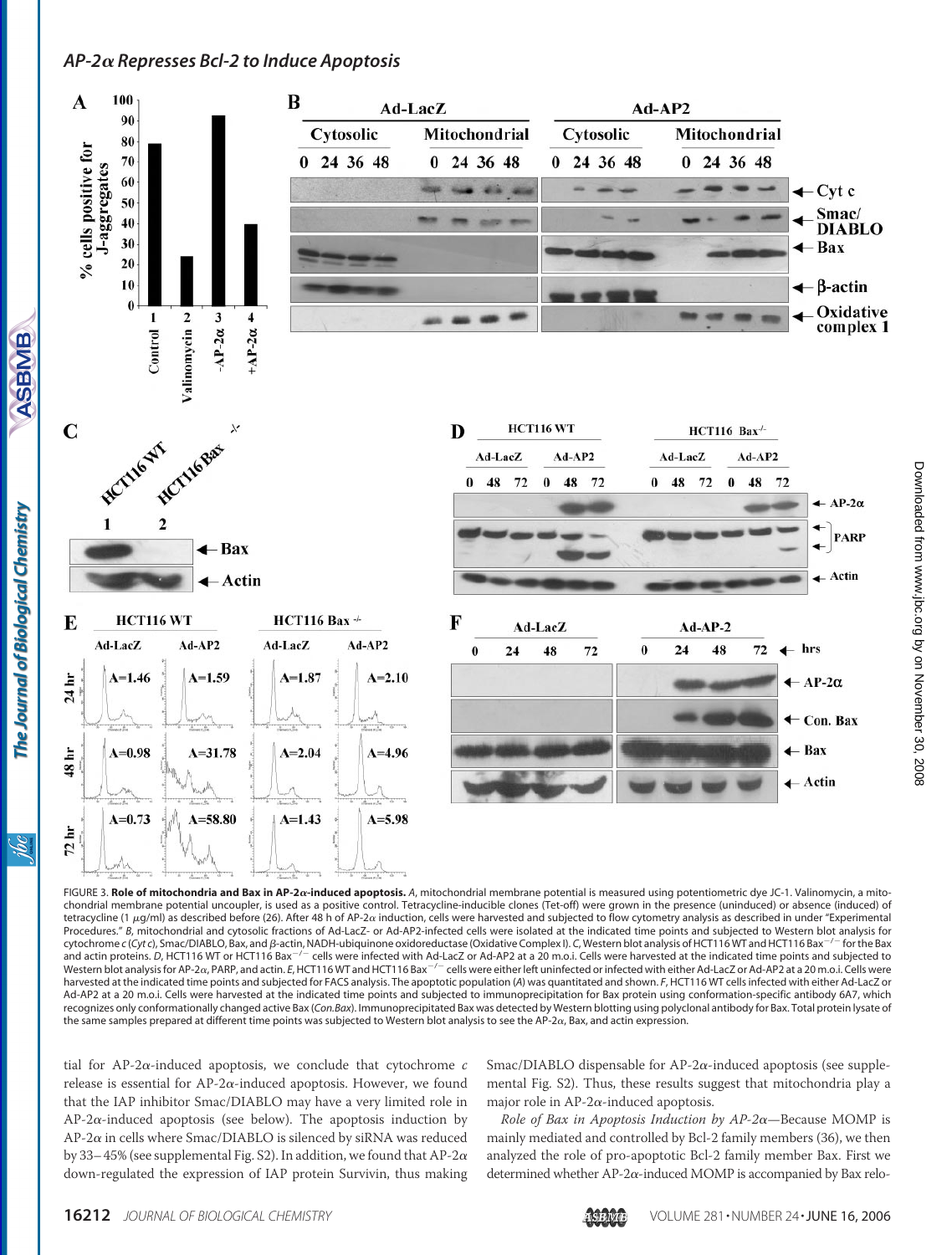

FIGURE 4. AP-2 $\alpha$  induces apoptosis by repressing Bcl-2. A, SW480 cells were infected with Ad-LacZ or Ad-AP2 at a 20 m.o.i. Cells were harvested at the indicated time points and subjected to Western blot analysis for AP-2α, Bcl-2 and Actin proteins. *B*, SW480 and H460 cells infected with either Ad-LacZ or Ad-AP2 (20 m.o.i.). Total RNA was isolated after 24 h of infection and subjected to quantitative real time RT-PCR analysis for AP-2a, Bcl-2, and GAPDH transcripts. The -fold change for each gene was calculated as the ratio between specific transcript levels in the Ad-AP2- and Ad-LacZ-infected samples and was normalized to the levels of GAPDH transcript. The normalized -fold change for AP-2 $\alpha$  in H460 and SW480 cells was found to be 38.80 and 12.13, respectively (data not shown). C, total RNA was made from the Tet-Off AP-2 $\alpha$  clone at the indicated time points in the presence (uninduced) or absence (induced) of tetracycline (1 µg/ml) and subjected to quantitative real-time RT-PCR analysis for AP-2 $\alpha$ , Bcl-2, and GAPDH transcripts. The -fold change for each gene was calculated as the ratio between specific transcript levels in the  $-\text{tet}$  and  $+\text{tet}$  conditions for each time points and was normalized to the levels of GAPDH transcript. *D*, SW480 colon cancer cells were transfected with 5  $\mu$ g of Bcl-2prom (1.9 kilobases) (indicated by +) and pSG5 vector or pSG5/AP-2 $\alpha$  expression plasmid at indicated amounts. Transfections were carried out by using Escort III (sigma). Lysates were prepared and analyzed for luciferase reporter activity 24 h post-transfection as described in under "Experimental Procedures." pUC18 plasmid DNA was added to keep the total amount of DNA constant per transfection. 1 µg of the plasmid expressing β-galactosidase was transfected in each well and was further used as an internal control for normalization of transfection efficiency variations. *E*, electrophoretic mobility shift assay was performed using purified GST-AP-2 DNA binding domain (amino acids 165– 437) as described in under "Experimental Procedures." Competitions were performed by adding increasing amounts (0.2, 1, and 2 pmol) of specific (*Bcl-2 wt* and *SV40 AP2 wt*) or nonspecific (*SV 40 AP2 m*) competitor as indicated (*left panel*). On the *right* competition was carried out by adding increasing amounts (0.2, 1, and 2 pmol) of specific (*Bcl-2 wt*) or nonspecific (*Bcl-2 m*) competitor. *F*, chromatin from cross-linked subconfluent Ad-AP2-infected cells was immunoprecipitated with antibodies specific for AP-2 a (lane 5) or nonspecific antibody lamin B (lane 4). bcl-2 sequence was detected by PCR analysis of eluted DNA. A known amount of chromatin from each sample was removed before immunoprecipitation and used for PCR amplified (*Input*; *lane 3*). Plasmid DNA carrying Bcl-2 promoter (Bcl-2prom (1.9 kilobases)) was used as a positive control for PCR (*lane 2*). A schematic of the amplified region Bcl-2 promoter is shown on the *right*. *GLI-bs,* glioma-associated oncogene homolog 1 binding sequence.

cation into mitochondria from cytoplasm. Overexpression of  $AP-2\alpha$  by Ad-AP2 infection resulted in translocation of Bax into mitochondria as early as 24 h after virus infection, whereas in Ad-LacZ-infected cells Bax

remained in the cytoplasm (Fig. 3*B*). In addition, to find out the importance of Bax in AP-2 $\alpha$ -induced apoptosis, we analyzed the ability of AP-2 $\alpha$  to induce apoptosis in HCT116 bax<sup>-/-</sup>, which is a somatic

**ASBMB** 

The Journal of Biological Chemistry

<u>isi</u>

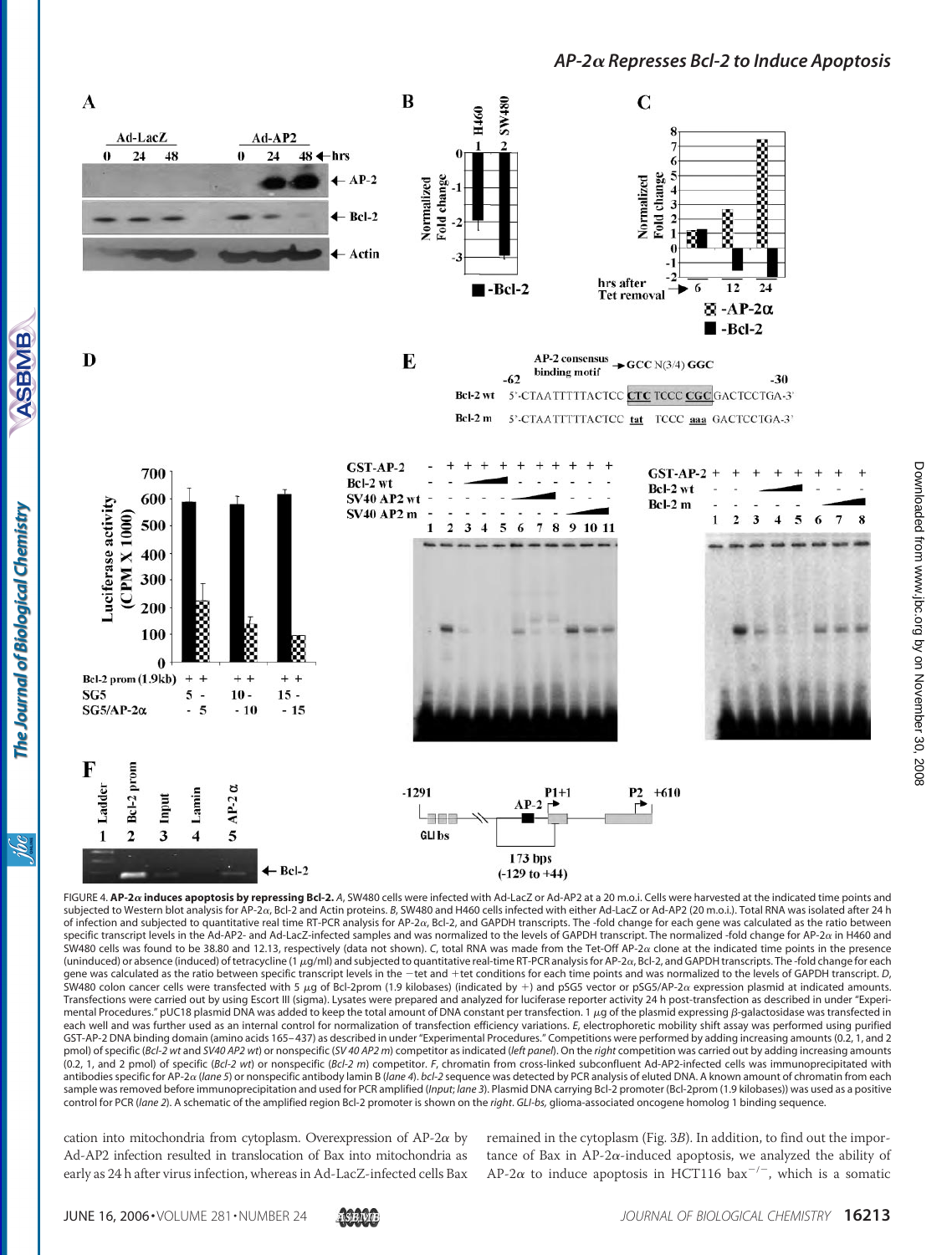**ASBMB** 

The Journal of Biological Chemistry

ibc



FIGURE 5. Ectopic expression of Bcl-2 inhibits AP-2*o*-induced apoptosis. A, SW480 cells were either transfected with the indicated combinations of pCEP4 (1 µg), pCEP4/AP2a (1 µg), pCDNA3 (10 µg), and pCDNA3/Bcl-2 (pD5neo-bcl-2) (10 µg) plasmid DNA. Note that Bcl-2 cDNA (pCDNA3/Bcl-2) or the empty expression vector (pCDNA3) was added in 10 times excess. All the transfected samples were selected for hygromycin resistance, which is encoded by pCEP4 vector with periodic medium change for 2 weeks. The plates were then stained with Coomassie Blue, the colonies containing greater than 50 cells were counted from five representative fields, and the average values are shown. *B*, total cell lysates from clones of SW480 cells stably transfected with either pCDNA3 (*lane 1*) or Bcl-2 vector (*lanes 2* and *3*) were subjected to Western blot analysis for Bcl-2 and actin proteins. *C*, SW480/Neo or SW480/Bcl-2 #3 cells were infected with Ad-LacZ or Ad-AP2 at a 20 m.o.i. Cells were harvested at the indicated time points and subjected for Western blot analysis for AP-2a, PARP, and actin proteins. *D*, SW480/Neo or SW480/Bcl-2 #3 cells were infected with Ad-LacZ or Ad-AP2 a 20 m.o.i. Cells were harvested at the indicated time points and subjected to FACS analysis. Apoptotic population is quantitated and shown at the *right*.

knockout for both alleles of Bax and is derived from HCT116 cells (28). We confirmed the absence of bax protein in HCT116 Bax<sup>-/-</sup> cells by Western blot analysis (Fig. 3*C*; compare *lane 2* with *lane 1*). Ad-AP2 infection resulted in efficient apoptosis induction in HCT116 cells but not in the Bax $^{-/-}$  derivative as evidenced by reduced PARP cleavage (Fig. 3D) and reduced sub-G<sub>1</sub> cells (Fig. 3E) upon Ad-AP2 virus infection. The percentage of apoptotic cells is 58.80% in Ad-AP2-infected

HCT116 cells as against 5.98% in Ad-AP2-infected HCT116  $\text{Bax}^{-/-}$ cells by 72 h (Fig. 3*E*). These results suggest that Bax is important for  $AP2\alpha$ -induced apoptosis.

*AP-2 Induces Apoptosis by Transcriptionally Down-regulating Bcl-2*— The relative amounts or equilibrium between the pro- and anti-apoptotic proteins of Bcl-2 family is believed to influence the susceptibility of cells to a death signal (37). With the hypothesis that AP-2 $\alpha$  may

Ad-AP2

2.10

5.73

6.54

1.29

0.64

2.18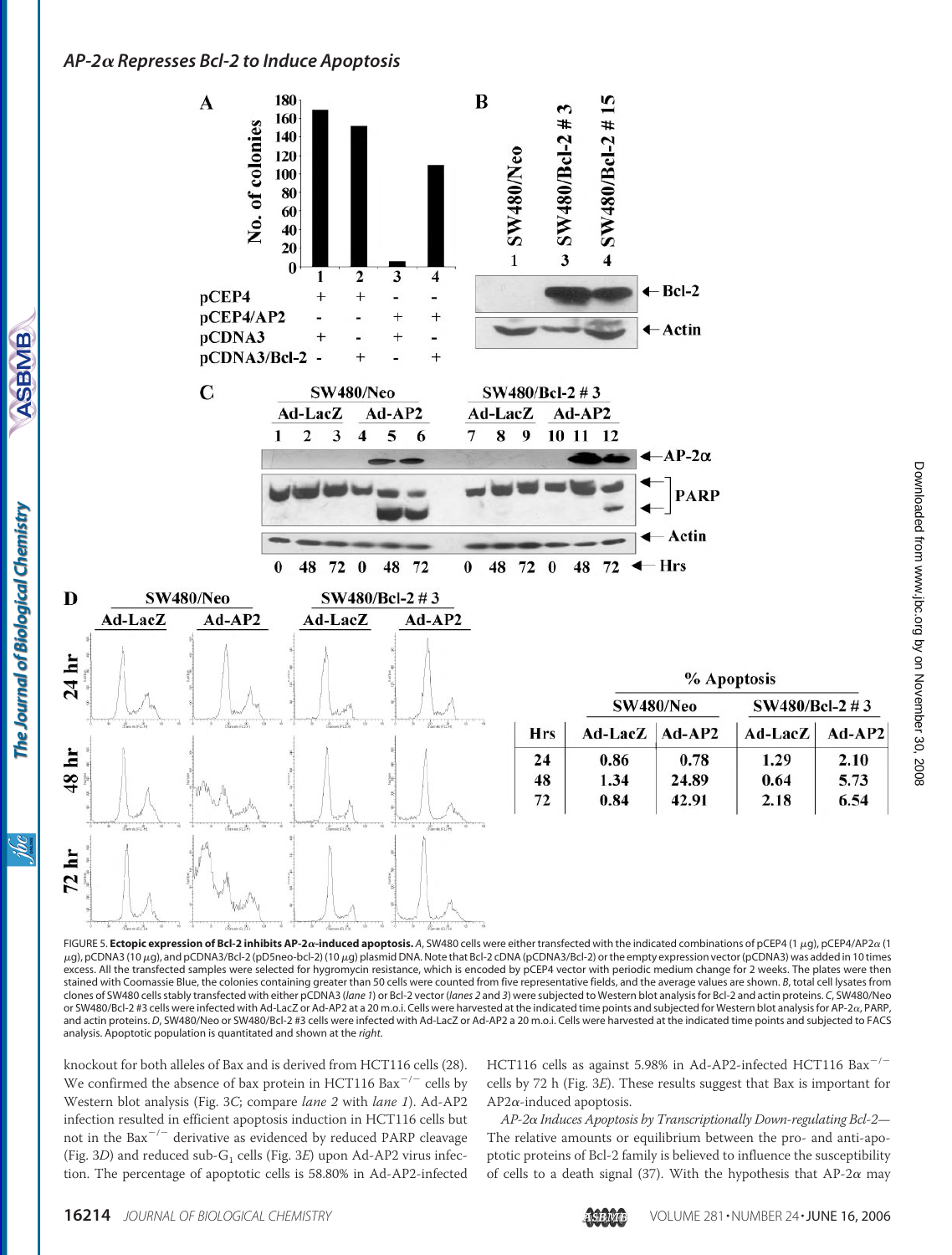ASBMB

<u>ж</u>

transcriptionally regulate Bcl-2 family members to induce apoptosis, we determined the levels of various Bcl-2 family members in AP-2 $\alpha$  overexpressing cells. Because our results suggest that Bax is essential for  $AP-2\alpha$ -induced apoptosis, we first examined the levels of Bax in Ad-AP2-infected cells. We found no change in Bax transcript levels (data not shown) and Bax protein levels (Fig. 3*F*) between Ad-LacZ- and Ad-AP2-infected cells. It has been shown that translocation of Bax into the outer mitochondrial membrane involves a conformational change that exposes the N terminus and the hydrophobic C terminus that targets mitochondria (38). To examine the possibility that Bax might be activated by conformational change in  $AP-2\alpha$  overexpressing cells, we performed immunoprecipitation experiments with anti-Bax 6A7 antibody that recognizes only the conformationally changed Bax protein. As seen in Fig. 3*F*, Bax underwent a conformational change at 24 h after Ad-AP2 virus infection, which further increased in a time-dependent fashion. Bax conformational change in  $AP-2\alpha$  overexpressing cells also correlated well with the release of cytochrome *c* into cytosol, which occurs by 24 h, and it precedes apoptosis induction, which occurs at 48 h after virus infection as seen by the appearance of apoptotic cells documented by flow cytometry, PARP cleavage, and caspase 3, 8, and 9 activation (Fig. 1, *A–C*). Thus, these results indicate that, although Bax protein level does not change, Bax undergoes a conformational change to form an active form in  $AP-2\alpha$ -overexpressing cells, thus playing a major role in AP-2 $\alpha$ -induced apoptosis.

We then focused our attention on other members of Bcl-2 family belonging to both anti-apoptotic and BH3-only groups. Although most of them remain unaltered in their transcript levels in  $AP-2\alpha$  overexpressing cells, we found that the level of Bcl-2 protein, the prototype anti-apoptotic member of Bcl-2 family, is reduced drastically in a timedependent fashion in SW480 cells overexpressing AP-2a (Fig. 4A). We also found that Bcl-2 transcript level is decreased in H460 and SW480 cells upon Ad-AP2 virus infection by 1.95- and 2.96-fold, respectively (Fig.  $4B$ ). In addition, upon overexpression of AP-2 $\alpha$  in a tet-off-inducible system, Bcl-2 transcripts decreased 1.59-fold by 12 h, which further decreased to 1.95-fold by 24 h after tetracycline removal (Fig. 4*C*). The time-dependent decrease in Bcl-2 transcript levels also correlated well with the increasing levels of  $AP-2\alpha$  transcripts after tetracycline removal (Fig. 4*C*). The transcriptional repression of Bcl-2 by AP-2 $\alpha$ appears to be due decreased promoter activity as exogenous expression of AP-2 $\alpha$  decreased the Bcl-2 promoter activity in a dose-dependent manner (Fig. 4*D*).

Next, to determine whether transcriptional repression of Bcl-2 by  $AP-2\alpha$  is due to a direct effect, we analyzed the Bcl-2 promoter for the presence of AP-2 $\alpha$  binding sequence. We found an AP-2 binding motif 5'-**CTC**TCCCCCGC-3' at -48 to -39 of Bcl-2 promoter. We carried out electrophoretic mobility shift assay with  $^{32}$ P-end-labeled -62 to  $-39$  Bcl-2 probe and bacterially expressed GST-AP-2 $\alpha$  fusion. The AP-2 binding sequence located between  $-62$  to  $-39$  of Bcl-2 promoter bound to GST-AP-2 (Fig. 4*E*, *left panel*, *lane 2*) and is specific as it is competed by unlabeled Bcl-2 oligonucleotide as well as by oligonucleotides containing the AP-2 binding site of the SV40 enhancer but not by oligonucleotides containing mutated SV40 AP-2 binding site (Fig. 4*E*, *left panel*, compare *lanes 3–5*, *6–8*, and *9 –11* with *lane 2*, respectively). The specificity of AP-2 $\alpha$  binding to -48 to -39 Bcl-2 promoter sequence is also confirmed by the fact that the unlabeled Bcl-2 oligo carrying mutated AP-2 binding motif (5-**CTC**TCCC**CGC**-3 is mutated to 5'-**TAT**TCCCAAA-3') failed to compete efficiently (Fig. 4*E*, *right panel*, compare *lanes 6 –8* with *3–5*). In addition, to find out whether  $AP-2\alpha$  binds Bcl-2 promoter *in vivo*, we analyzed a 173-bp fragment that spans  $-129$  to  $+44$  carrying the AP-2 binding sequence



FIGURE 6.  ${\sf Chemotherapy\text{-}induced\ endogenous\ AP\text{-}2\alpha\ down\text{-}regularness\ Bcl\text{-}2\ and$ **induces apoptosis.** *A*, SW480 cells were left mock-transfected (*lanes 1*, *2*, *5*, and *6*) or transfected with the mentioned siRNAs. After 48 h of transfection cells were treated with adriamycin (0.8  $\mu$ g/ml) or cisplatin (4  $\mu$ g/ml) for 48 h, and then the cells were harvested<br>and subjected to Western blot analysis for AP-2α, cleaved PARP, Bcl-2, and actin proteins. *B*, MDA-MB-231 cells were left mock-transfected (*lanes 1–4*) or transfected with the mentioned siRNAs. After 48 h of transfection cells were treated by 5Aza2dC (5  $\mu$ M) for 36 h and followed by treatment with adriamycin (0.8  $\mu$ g/ml) for 48 h. Cell were harvested then and subjected to Western blot analysis for AP-2 $\alpha$ , cleaved PARP, Bcl-2, and actin proteins.

(Fig. 4*F*) by chromatin immunoprecipitation assay. In SW480 cells infected with Ad-AP2, AP-2 $\alpha$  bound to this fragment efficiently and is specific as a nonspecific antibody (lamin) failed to bind (Fig. 4*G*, compare *lanes* 5 and 4). These results conclusively prove that  $AP-2\alpha$  transcriptionally represses Bcl-2 by binding directly to its promoter.

To find out whether Bcl-2 down-regulation is necessary for AP-2 $\alpha$ induced apoptosis, we determined whether ectopic expression of Bcl-2 could block cytotoxicity and apoptosis induced by  $AP-2\alpha$ . First, we checked the effect of Bcl-2 on the ability of AP-2 $\alpha$  to suppress the colony formation. Although AP-2 $\alpha$  expression vector alone efficiently inhibited colony formation, it failed to inhibit colony formation when cotransfected along with Bcl-2 expression vector (Fig. 5*A*, compare *bar 3* with *bar 4*). As expected, Bcl-2 expression vector alone did not inhibit colony formation (Fig. 5*A*, *bar 2*). We then tested the ability of Ad-AP2 to induce apoptosis in Bcl-2 stable cell lines derived from SW480 cells. Two independent Bcl-2 stable clones of SW480 (#3 and #15) expressed increased amounts of Bcl-2 in comparison to a vector stable clone (SW480/Neo) (Fig. 5B, compare *lanes* 2 and 3 with *lane 1*). AP-2 $\alpha$  failed to induce apoptosis efficiently in the Bcl-2 stable cell line as seen by reduced PARP cleavage and reduced apoptotic cells (Fig. 5, *C* and *D*). Although Ad-AP2-infected SW480/Neo cells showed efficient PARP cleavage by 48 h, SW480/Bcl-2 #3 clone, upon Ad-AP2 infection, showed no PARP cleavage by 48 h and very minimal PARP cleavage by

by on November 30, 2008 [www.jbc.org](http://www.jbc.org) Downloaded from

Downloaded from www.jbc.org by on November 30, 2008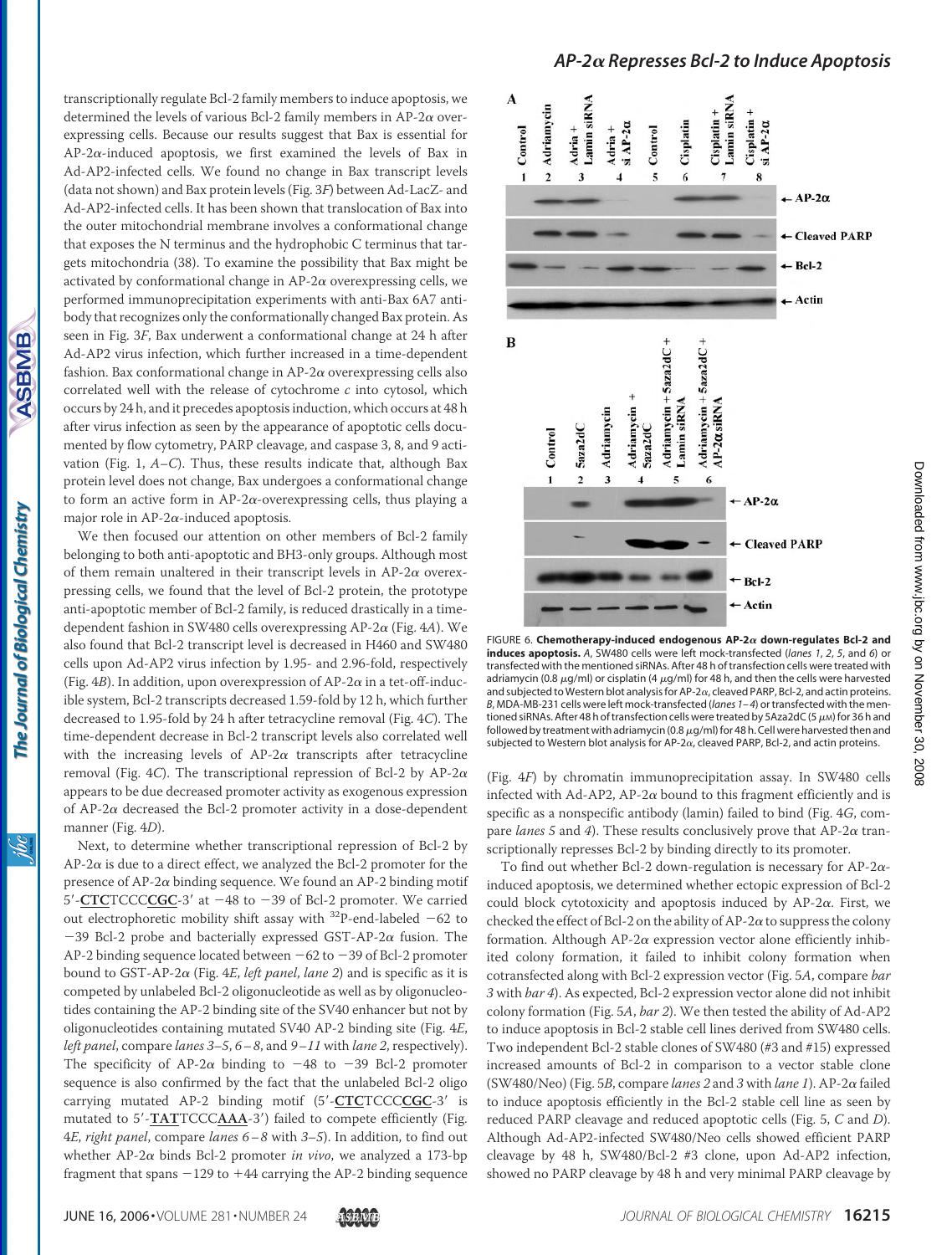**ASBMB** 

The Journal of Biological Chemistry

ibc



FIGURE 7. Staurosporine- and okadaic acid-induced apoptosis is reversed by AP-2 $\alpha$  siRNA. A, MDA-MB-453 cells were left untransfected (Control) or mock-transfected or transfected with lamin siRNA or AP-2a siRNA. 48 h post-transfection cells were treated with staurosporine or okadaic acid for the next 48 h. At the end of the drug treatment cells were harvested and subjected to single color FACS analysis as described under "Experimental Procedures." *B*, % apoptosis as measured cells with less than a 2N content of DNA from *A*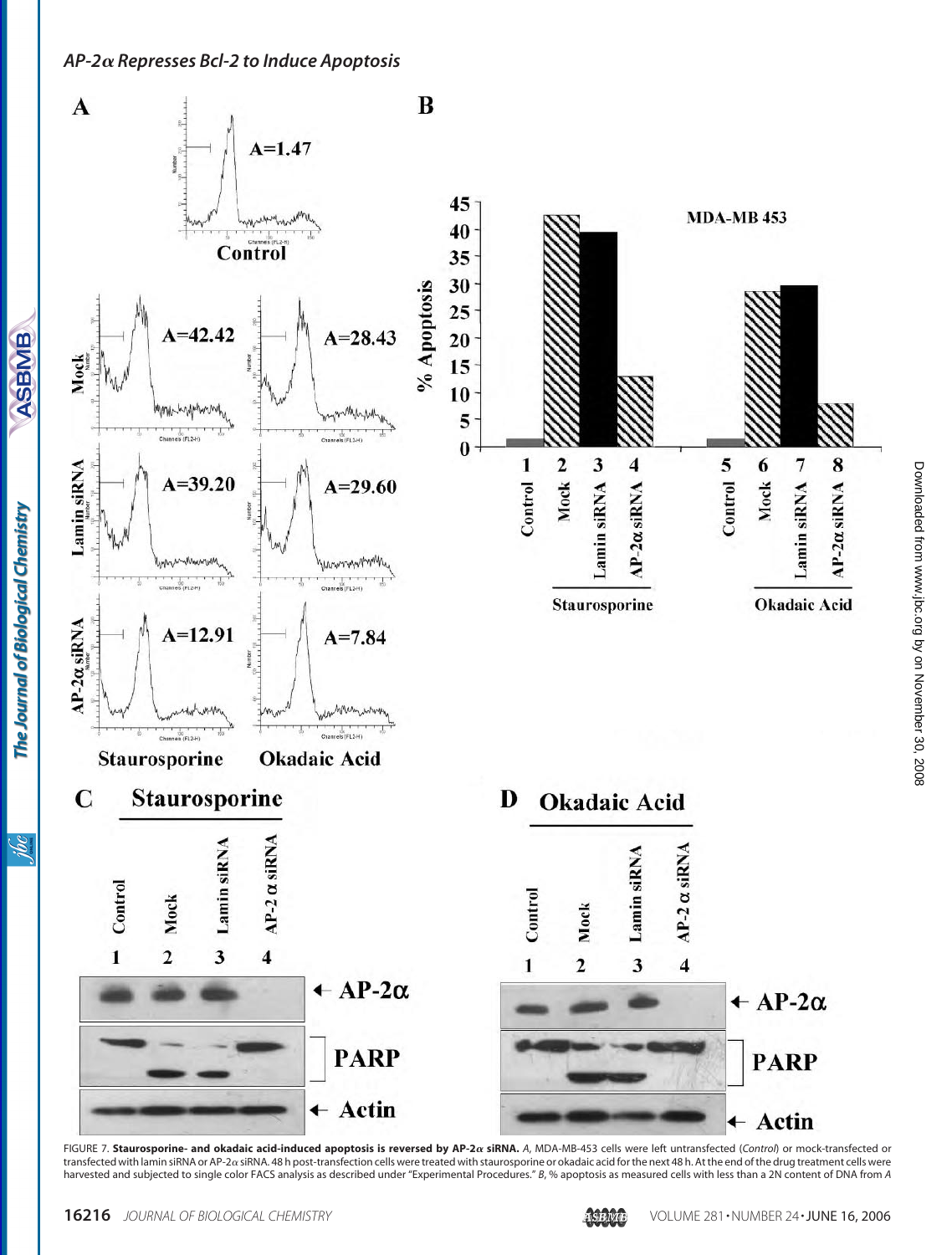72 h (Fig. 5*C*). Similarly, Ad-AP2 infection resulted in a severalfold increase in apoptotic cells in SW40/Neo cells in a time-dependent manner (Fig. 5*D*; 0.78% at 24 h is increased to 24.89% by 48 h and 42.91% by 72 h). However, Ad-AP2 infection failed to induce any significant apoptosis in SW480/Bcl-2 #3 clone (Fig. 5*D*; 2.10% at 24 h is increased to 5.73% by 48 h and 6.54% by 72 h). As expected in both cell lines, Ad-LacZ infection did not result in apoptosis induction (Fig. 5*D*). Taken together, we conclude that down-regulation of Bcl-2 is essential for AP-2 $\alpha$ -induced apoptosis.

*Chemotherapy-induced Endogenous AP-2 Down-regulates Bcl-2 and Induces Apoptosis*—We have previously shown that  $AP-2\alpha$  is an important determinant of cancer cell chemosensitivity (26). Both chemotherapyinduced endogenous AP-2 $\alpha$  and methylation inhibitor (5aza2dC)-induced re-expression of endogenous  $AP-2\alpha$  modulated the chemosensitivity. To demonstrate the physiological relevance of apoptosis induction by AP-2 $\alpha$ , we analyzed apoptosis induction by AP-2 $\alpha$  upon chemotherapy treatment or 5aza2dC treatment. Upon treatment of SW480 cells with adriamycin or cisplatin resulted in increase in endogenous AP-2 (Fig. 6*A*, compare *lane 2* with *lane 1* and *lane 6* with *lane*  $5$ ). Increased endogenous AP-2 $\alpha$  by chemotherapy resulted in downregulation of Bcl-2 and induction of apoptosis, as seen by the appearance of cleaved PARP (Fig. 6*A*, compare *lane 2* with *lane 1* and *lane 6* with *lane* 5). Both apoptosis induction and Bcl-2 down-regulation in the above experiment is  $AP-2\alpha$ -specific as cells transfected with AP-2 $\alpha$  siRNA, but not lamin siRNA, failed to increase AP-2 $\alpha$  levels, induce apoptosis, and down-regulate Bcl-2 (Fig. 6*A*, compare *lane 4* with *lane 3* and *lane 8* with *lane 7*). In addition, we found similar results in MDA-MB-231 cells where AP-2 $\alpha$  is re-expressed by methylation inhibitor. 5aza2dC treatment resulted in re-expression of AP-2 $\alpha$  in MDA-MB-231 cells (Fig. 7*B*, *lane 2* with *lane 1*). The addition of adriamycin to 5aza2dC-treated MDA-MB-231 cells resulted in a further increase in AP-2 $\alpha$ , which correlated with down-regulation of Bcl-2 and induction of apoptosis, as seen by increased PARP cleavage (Fig. 6*B*, *lane*  $4$  with *lane* 2), and is AP-2 $\alpha$ -specific because similar changes are abolished by transfection of cells with AP-2 $\alpha$  siRNA, but not by lamin siRNA (Fig. 6*B*, compare *lane 6* with *lane 5*).

*Okadaic Acid or Staurosporine Treatment Induces AP-2-dependent Apoptosis in Breast Cancer Cells*—An inefficient proteosomal degradation pathway has been found to be responsible for high levels of AP-2 $\alpha$ in certain breast cancer-derived cells (39). We hypothesized that the growth inhibitory functions of AP-2 $\alpha$  is inhibited in these cells by survival signaling, inhibition of which might restore its functions. We used the breast cancer cell line MDA-MB-453 cell line, which carries elevated levels of AP-2 $\alpha$  (Fig. 7, *C* and *D*, *lane 1*) as previously reported (39). We found that treatment of MDA-MB-453 cells with staurosporine or okadaic acid resulted in apoptosis induction, as evidenced by an increase in the percentage of cells with less than 2N content of DNA (Fig. 6, *A* and *B*, compare *lane 2* with *lane 1*) and increased PARP cleavage (Fig. 7*C*, compare *lane 2* with *lane 1*, and *D*, compare *lane 2* with *lane 1*). The increase in apoptosis is mainly dependent on the presence of  $AP-2\alpha$  as simultaneous silencing of AP-2 $\alpha$  expression by transfection of cells with specific siRNA resulted in drastic reduction of apoptosis (Fig. 7,*A*and *B*, compare *lane 4* with *lane 3* and compare *lane 8* with *lane* 7; *C*, compare *lane 4* with *lane 3*; *D*, compare *lane 4* with *lane 3*). These results suggest that  $AP-2\alpha$  can be activated in breast cancer cells to induce apoptosis by inhibiting survival signaling, which is sensitive to staurosporine and okadaic acid.

#### **DISCUSSION**

In this study we demonstrate that  $AP-2\alpha$ -induced apoptosis utilizes mainly the mitochondrial pathway of apoptosis, which is demonstrated by the following experiments. We found that the addition of caspase 9 inhibitor or siRNA silencing of Apaf1 completely abrogated the apoptosis induction by AP-2 $\alpha$ , whereas the addition of caspase 8-specific inhibitor z-IETD-fmk or siRNA silencing of the adapter protein FADD did not have any significant effect on AP-2 $\alpha$ -induced apoptosis. In addition, AP-2 $\alpha$ -overexpressing cells showed MOMP, which is accompanied by reduction in mitochondrial membrane potential  $(\Delta \psi_m)$ , release of cytochrome *c* and Smac/DIABLO into cytosol, and translocation of Bax into mitochondria. Although cytochrome *c* is found to be essential, Smac/DIABLO may play a limited role in  $AP-2\alpha$ -mediated apoptosis. Moreover, we found AP-2 $\alpha$  failed to induce apoptosis in cells lacking Bax. Although the total Bax levels remain unchanged in AP-2 $\alpha$ -overexpressing cells, we found the presence of conformationally changed active form of Bax. We also found that  $AP-2\alpha$  binds to the Bcl-2 promoter, specifically leading to transcriptional repression of Bcl-2, and is essential for AP-2 $\alpha$ -induced apoptosis as ectopic expression of Bcl-2 blocked the same. Finally, we show that in cancer cells overexpressing non-functional AP-2 $\alpha$ , apoptosis could be induced by blocking okadaic acid- or staurosporine-sensitive survival signaling pathways in an AP-2 $\alpha$ dependent manner.

The apoptotic signaling pathway that leads to caspase activation can be subdivided into two major categories: death receptor-mediated and mitochondria-mediated pathways (40, 41). We provide multiple evidence for the intrinsic pathway along with mitochondria that play an important role in AP-2 $\alpha$ -induced apoptosis. Neither caspase 8 inhibitor nor siRNA silencing of death receptor adaptor protein, FADD, significantly affected AP-2 $\alpha$ -induced apoptosis. On the contrary, caspase 9 inhibitor completely inhibited the apoptosis induced by  $AP-2\alpha$ . In addition, AP-2 $\alpha$  adenovirus-infected cells showed a reduction in mitochondrial membrane potential, which is suggestive of permeabilization of the mitochondrial outer membrane. This was also correlated with the release of mitochondrial proteins cytochrome *c* and Smac/DIABLO into cytosol in AP-2 $\alpha$ -overexpressing cells.

The permeabilization of the mitochondrial outer membrane leads to cell death because of the release of soluble mitochondrial intramembrane proteins such as cytochrome *c* and the disruption of essential mitochondrial functions (36). Upon release from mitochondria, cytochrome *c* binds to Apaf1, leading to the formation of apoptosome complex, which then recruits procaspase 9 leading to its activation through oligomerization (42) Apart from cytochrome *c*, another group of proteins released from mitochondria upon MOMP are IAP antagonists including Smac/DIABLO, HtrA2/Omi, and GSPT1/eRF3. Although IAPs act as a brake for apoptosis by inhibiting activated caspases, IAP antagonists bind IAPs to inhibit them in a competitive manner. Smac/ DIABLO is also released along with the cytochrome *c* during apoptosis to neutralize the inhibitory activity of IAPs and promote cytochrome *c*-dependent caspase activation (35). Our results indicate that both cytochrome *c* and Smac/DIABLO are released from mitochondria in  $AP-2\alpha$ -overexpressing cells. However, cytochrome  $c$  release seems to be essential for AP-2 $\alpha$ -induced apoptosis as the siRNA-based silencing of its downstream target Apaf1 resulted in the complete abrogation of apoptosis in Ad-AP2-infected cells. Unlike Apaf1, silencing of Smac/ DIABLO resulted in only partial reduction of apoptosis in AP-2 $\alpha$ -over-

is quantitated and shown. C, MDA-MB-453 cells were left untransfected (Control) or mock-transfected or transfected with lamin siRNA or AP-2a siRNA. 48 h post-transfection cells were treated with staurosporine for next 48 h. At the end of the drug treatment, cells were harvested and subjected to Western blot analysis for AP-2a, PARP, and actin proteins. D, MDA-MB-453 cells were left untransfected (Control) or mock-transfected or transfected with lamin siRNA or AP-2 a siRNA. 48 h post-transfection cells were treated with okadaic acid for the next 48 h. At the end of the drug treatment cells were harvested and subjected to Western blot analysis for AP-2 $\alpha$ , PARP, and actin proteins.

The Journal of Biological Chemistry

**ASBMB**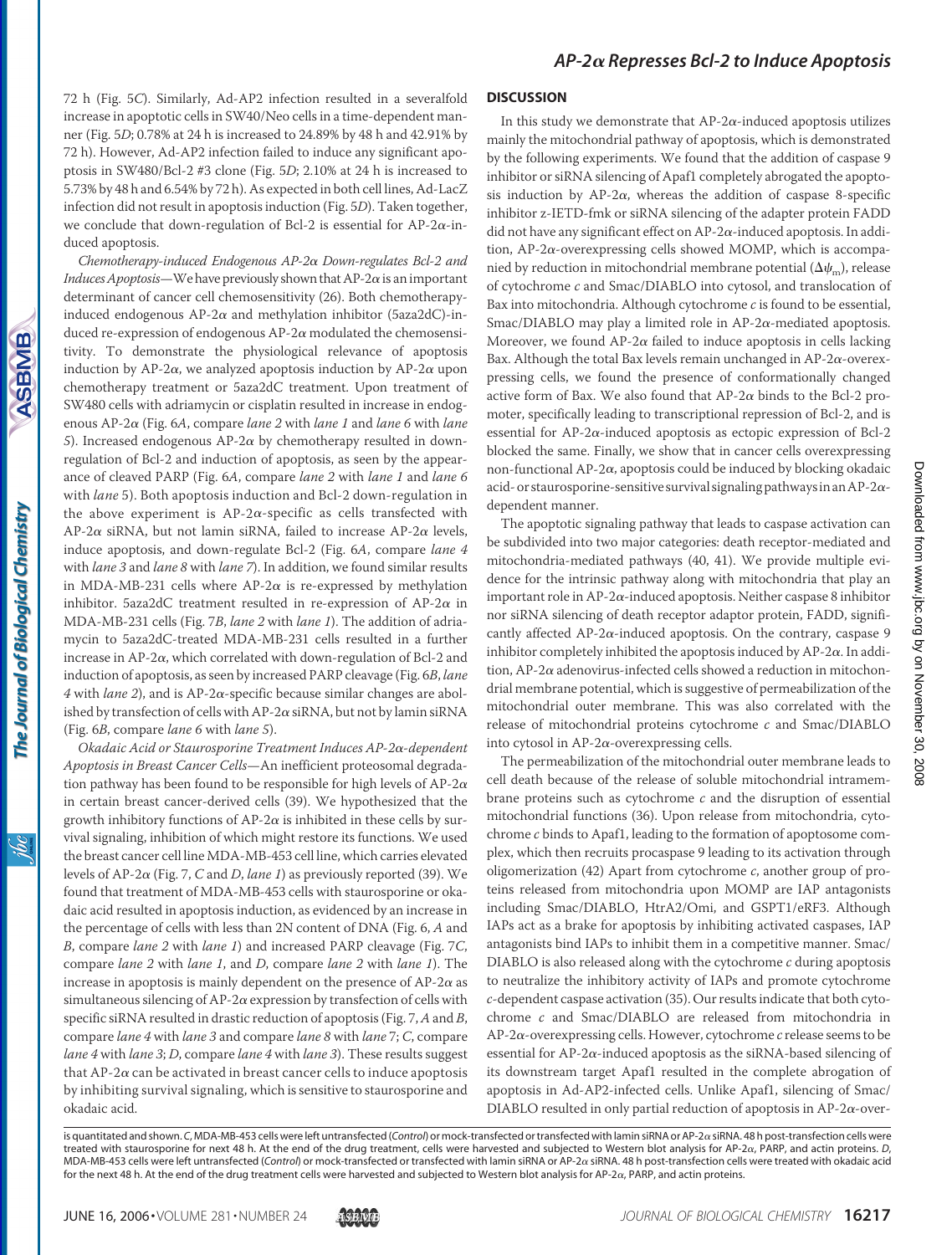<u>ж</u>

expressing cells. This suggests the possibility that IAPs may have only a limited role in controlling the apoptosis induced by  $AP-2\alpha$ . Indeed, we found that the transcript levels of Survivin, a member of IAP family, is reduced severalfold in cells overexpressing  $AP-2\alpha$ . Antisense oligonucleotide-based inhibition of Survivin in H460 lung cancer cells has been shown to sensitize the cells to radiation (43). p53 has also been shown to transcriptionally down-regulate Survivin by binding to its promoter, which is believed to contribute to p53-dependent apoptosis (44). Therefore, we conclude that cytochrome *c* release is essential and IAP inhibitor is less essential as the IAP Survivin is down-regulated by AP-2 $\alpha$  for apoptosis induction by  $AP-2\alpha$ .

The Bcl-2 family of proteins plays a critical role in the mitochondrial pathway of apoptosis (36). The antiapoptotic Bcl-2 family proteins like Bcl-2 and Bcl-XL inhibit the release of certain pro-apoptotic factors from mitochondria, whereas the pro-apoptotic Bcl-2 family molecules (BH3 only and multidomain BH1–3 proteins) induce the release of mitochondrial apoptogenic molecules into the cytosol. Evidence suggests that the multidomain pro-apoptotic proteins Bax and Bak are absolutely required for apoptosis induction by diverse intrinsic death stimuli (45). Our results clearly demonstrate an important role for Bcl-2 family members in AP-2 $\alpha$ -induced apoptosis. Although the total Bax levels (both transcript and protein) did not change, Bax is found to be activated by conformational change leading to its translocation into mitochondria in Ad-AP2-infected cells. Moreover, we found that Bax is essential for apoptosis induction by AP-2 $\alpha$ . We found the levels of Bcl-2 transcript and protein reduced severalfold in  $AP-2\alpha$ -overexpressing cells. Furthermore, we show that Bcl-2 down-regulation by AP-2 $\alpha$ involves direct binding  $AP-2\alpha$  onto an AP-2 binding motif located between  $-48$  to  $-39$  of Bcl-2 promoter. We also provide evidence for the fact that Bcl-2 down-regulation by AP-2 $\alpha$  is necessary for it to induce apoptosis. Forced expression of Bcl-2 into cells, either from a transiently transfected cDNA or stably integrated copy of Bcl-2, resulted in complete abrogation of apoptosis induction by  $AP-2\alpha$ . Therefore, we propose that the mechanism of apoptosis induction by  $AP-2\alpha$  may involve transcriptional down-regulation of Bcl-2, which indirectly may promote Bax activation. In addition to this, repression of the IAP family member Survivin by AP-2 $\alpha$ may also play a role in AP-2 $\alpha$ -induced apoptosis. AP-2 $\alpha$  has been shown to negatively regulate the expression of several genes, some of which involves direct binding of AP-2 $\alpha$  to their promoter sequences like K3 keratin and vascular endothelial growth factor (19, 46). Thus, we conclude that AP-2 $\alpha$ induces apoptosis by down-regulating Bcl-2 and utilizes mitochondrial pathway of apoptosis induction.

We also provide evidence for physiological relevance of apoptosis induction by AP-2 $\alpha$ . Chemotherapy-induced endogenous AP-2 $\alpha$  in SW480 cells resulted in Bcl-2 down-regulation and apoptosis induction in an AP-2 $\alpha$ -dependent manner. Similarly, chemotherapy-mediated increase of re-expressed AP-2 $\alpha$  in 5aza2dC-treated MDA-MB-231 cells resulted in down-regulation of Bcl-2 and apoptosis induction in a AP-2 $\alpha$ dependent manner.

Although the endogenous level of  $AP-2\alpha$  in most cell lines has been found to be low, increased levels have been reported in certain breast cancer cells (39). Because AP-2 $\alpha$  is a potent growth inhibitory protein, the high levels seen in these cells might reflect a functionally inactive state. Adenovirus oncogene E1A has been shown to stabilize the tumor suppressor protein p53 while simultaneously inhibiting its transcriptional activation function (47). Similarly, regulation of AP-2 $\alpha$  at posttranscriptional level has been reported previously.  $AP-2\alpha$  activity has been shown to be stimulated by 12-*O*-tetradecanoylphorbol-13-acetate or okadaic acid treatment via a posttranscriptional mechanism (48, 49). Similarly, protein kinase A-induced phosphorylation of AP-2 $\alpha$  has been

shown to increase the ability of  $AP-2\alpha$  to transactivate apolipoprotein E (*APOE*) promoter (50). Our results show that treatment of MDA-MB-453 cells with okadaic acid or staurosporine resulted in AP-2 $\alpha$ -dependent apoptosis (Fig. 6). Protein phosphatase 2A, which is inhibited by okadaic acid, is known to regulate many kinases particularly involved in survival signaling. For example, protein phosphatase 2A regulates Akt/ protein kinases B and C and mTOR, all of which promote cell survival (51–53). Similarly, protein kinase C, which is inhibited by staurosporine, has been implicated in neoplastic transformation (54), regulation of apoptosis (55), and multidrug-resistant phenotype (56). Because our results show that okadaic acid and staurosporine induce  $AP-2\alpha$ -dependent apoptosis, it is possible that protein phosphatase 2A- and protein kinase C-regulated growth promoting, anti-apoptotic, and tumorigenic signaling pathways could lead to  $AP-2\alpha$  functional inactivation in  $AP-2\alpha$ -overexpressing cancer cells. Further studies are in progress to dissect the pathways that leads to inactivation of AP-2 $\alpha$ .

*Acknowledgment—We thank Dr. Omana Joy for technical assistance in FACS experiments.*

#### **REFERENCES**

- 1. Mitchell, P. J., Wang, C., and Tjian, R. (1987) *Cell* **50,** 847–861
- 2. Nottoli, T., Hagopian-Donaldson, S., Zhang, J., Perkins, A., and Williams, T. (1998) *Proc. Natl. Acad. Sci. U. S. A.* **95,** 13714–13719
- 3. Schorle, H., Meier, P., Buchert, M., Jaenisch, R., and Mitchell, P. J. (1996) *Nature* **381,** 235–238 4. Garcia, M. A., Campillos, M., Ogueta, S., Valdivieso, F., and Vi¡zquez, J. (2000) *J. Mol.*
- *Biol.* **301,** 807–816
- 5. Mohibullah, N., Donner, A., Ippolito, J. A., and Williams, T. (1999) *Nucleic Acids Res.* **27,** 2760–2769
- 6. Wankhade, S., Yu, Y., Weinberg, J., Tainsky, M. A., and Kannan, P. (2000) *J. Biol. Chem.* **275,** 29701–29708
- 7. Williams, T., and Tijan, R. (1991) *Genes Dev.* **5,** 670–682
- 8. Williams, T., and Tjian, R. (1991) *Science* **251,** 1067–1071
- 9. Higler-Eversheim, K., Moser, M., Schorle, H., and Buettner, R. (2000) *Gene* (*Amst.*) **260,** 1–12
- 10. Piao, Z., Lee, K. S., Kim, H., Perucho, M., and Malakhosyan, S. (2000) *Genes Chromosomes Cancer* **30,** 113–122
- 11. Kannan, P., Buettner, R., Chiao, P. J., Yim, S. O., Sarkiss, M., and Tainsky, M. A. (1994) *Genes Dev.* **8,** 1258–1269
- 12. Somasundaram, K., Jayaraman, G., Williams, T., Moran, E., Frisch, S., and Thimmapaya, B. (1996) *Proc. Natl. Acad. Sci. U. S. A.*, **93,** 3088–3093
- 13. Anttila, M. A., Kellokoski, J. K., Moisio, K. I., Mitchell, P. J., Saarikoski, S., Syrjanen, K., and Kosma, V. M. (2000) *Br. J. Cancer* **82,** 1974–1983
- 14. Douglas, D. B., Akiyama, Y., Carraway, H., Belinsky, S. A., Esteller, M., Gabrielson, E., Weitzman, S., Williams, T., Herman, J. G., and Baylin, S. B. (2004) *Cancer Res.* **64,** 1611–1620
- 15. Gee, J. M., Robertson, J. F., Ellis, I. O., Nicholson, R. I., and Hurst, H. C. (1999) *J. Pathol.* **189,** 514–520
- 16. Heimberger, A. B., McGary, E. C., Suki, D., Ruiz, M., Wang, H., Fuller, G. N., and Bar-Eli, M. (2005) *Clin. Cancer Res.* **11,** 267–272
- 17. Jean, D., Gershenwald, J. E., Huang, S., Luca, M., Hudson, M. J., Tainsky, M. A., and Bar-Eli, M. (1998) *J. Biol. Chem.* **273,** 16501–16508
- 18. Ropponen, K. M., Kellokoski, J. K., Pirinen, R. T., Moisio, K. I., Eskelinen, M. J., Alhava, E. M., and Kosma, V. M. (2001) *J. Clin. Pathol.* **54,** 533–538
- 19. Ruiz, M., Pettaway, C., Song, R., Stoeltzing, O., Ellis, L., and Bar-Eli, M. (2004) *Cancer Res.* **64,** 631–638
- 20. Tellez, C., McCarty, M., Ruiz, M., and Bar-Eli, M. (2003) *J. Biol. Chem.* **278,** 46632–46642
- 21. Gershenwald, J. E., Sumner, W., Calderone, T., Wang, Z., Huang, S., and Bar-Eli, M. (2001) *Oncogene* **20,** 3363–3375
- 22. Zeng, Y. X., Somasundaram, K., and El-Deiry, W. S. (1997) *Nat. Genet.* **15,** 28–32
- 23. Karjalainen, J. M., Kellokoski, J. K., Eskelinen, M. J., Alhava, E. M., and Kosma, V. M. (1998) *J. Clin. Oncol.* **16,** 3584–3591
- 24. McPherson, L. A., Loktev, A. V., and Weigel, R. J. (2002) *J. Biol. Chem.* **277,** 45028–45033
- 25. Wajapeyee, N., and Somasundaram, K. (2003) *J. Biol. Chem.* **278,** 52093–52101
- 26. Wajapeyee, N., Raut, C. G., and Somasundaram, K. (2005)*Cancer Res.* **65,** 8628–8634
- 27. Yang, X. H., Sladek, T. L., Liu, X., Butler, B. R., Froelich, C. J., and Thor, A. D. (2001)